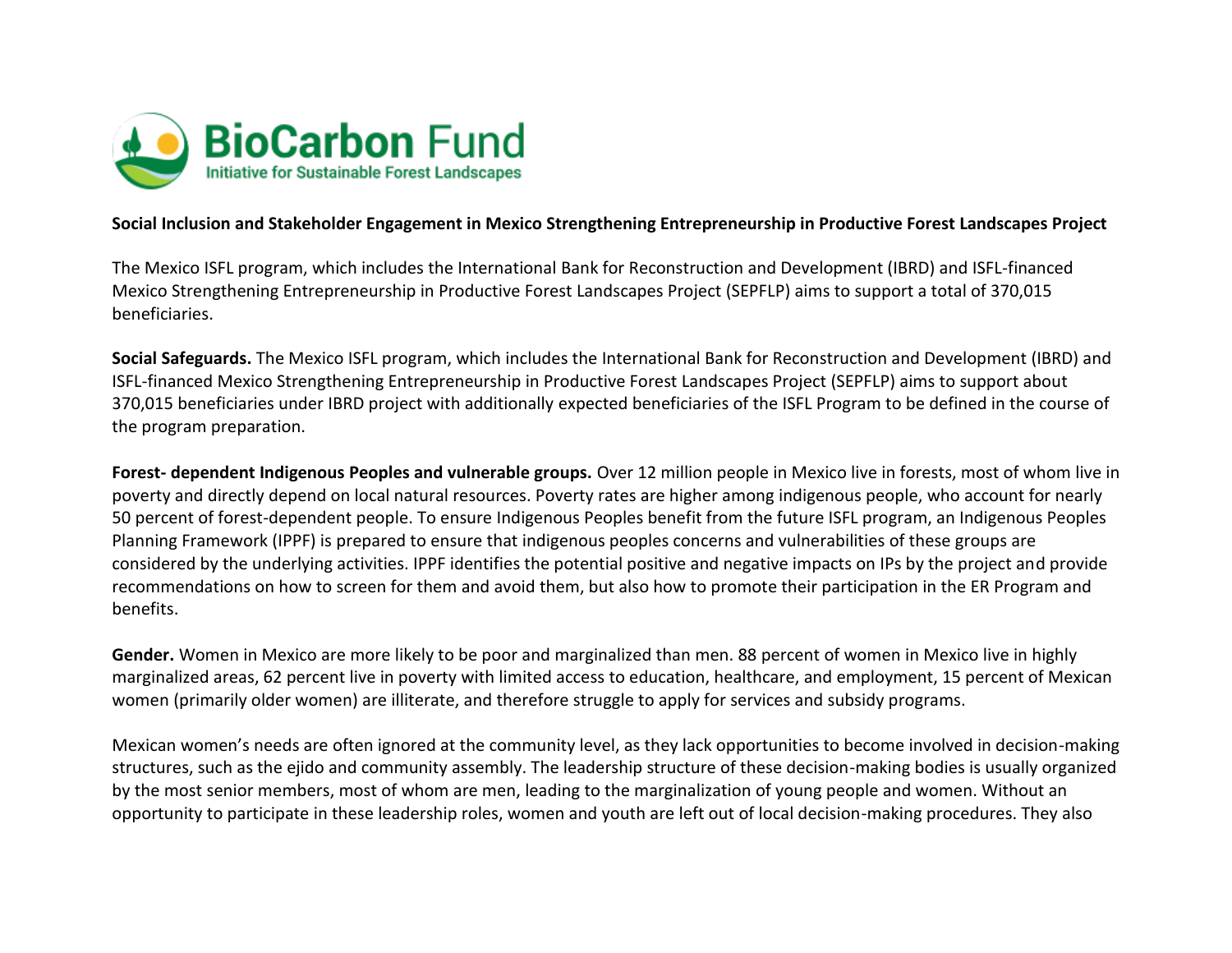have limited participation in the management of forest landscapes due to cultural, socioeconomic, and institutional factors. Only 19.8 percent of ejidatarios and comuneros (holders of land property rights) are women. Women's participation in community forest management programs in Mexico is very low. On average, less than 25% of direct beneficiaries are women due in part to the legally established collective land tenure system, as well as governance structures, that tend to benefit men. As a result, some of the main barriers to women's active participation in community forest management are legal and institutional in nature. Eligibility criteria for these community forestry programs are conditioned on land tenure and women rarely participate in the communities' governance body. Other barriers to women's participation include gender norms and access to information and resources. These constraints have been examined under various gender studies, especially a sector-wide gender analysis that has been conducted [Closing the](http://documents.worldbank.org/curated/en/927551552882513940/pdf/Closing-the-Gender-Gap-in-Natural-Resource-Management-Programs-in-Mexico.pdf)  [Gender Gap in Natural Resource Management Programs in Mexico.](http://documents.worldbank.org/curated/en/927551552882513940/pdf/Closing-the-Gender-Gap-in-Natural-Resource-Management-Programs-in-Mexico.pdf)

**Stakeholder Engagement.** Consultative Technical Committee for REDD+ (CTC-REDD+), which is a national dialogue platform with representatives from diverse government agencies, NGOs, indigenous peoples, community, and academic representatives, as well as the private sector. The CTC-REDD+ was created in 2010 and it has been actively participating in the National Strategy process and in defining other preparatory REDD+ actions, through several themed working groups.

The CTC-REDD+ was set up in Chiapas, Campeche, in the Yucatán Peninsula (Regional CTC-REDD+), and in Quintana Roo in 2011 and in Yucatán in 2013. The general guidelines for benefit sharing were discussed in a specific panel discussion during the national workshop of the CTC-REDD+ held on March 30, 2016.

**Feedback and Grievances Redress Mechanism.** While program design has not yet been defined, Mexico's Forest Commission (CONAFOR) does have an operational FGRM that is part of the Bank's periodic supervision. The FGRM includes a variety of available communication channels, which ensure accessibility, cultural pertinence, equity, transparency, and feedback, including via telephone, internet and in-person through state offices. In addition, the FGRM considers three forms of response with separate feedback channels and responsibilities, taking into consideration the nature of the request (e.g., request for information from and/or suggestion provided to CONAFOR, project-related complaint or concern, and/or request for more general public agency information). A need for additional FGRM uptake mechanisms will be assessed in the course of the ISFL program preparation.

FGRM website: [https://www.gob.mx/conafor/documentos/mecanismo-de-atencion-ciudadana-ma...](https://www.gob.mx/conafor/documentos/mecanismo-de-atencion-ciudadana-mac-19225)

**Monitoring, Evaluation and Learning Framework.**